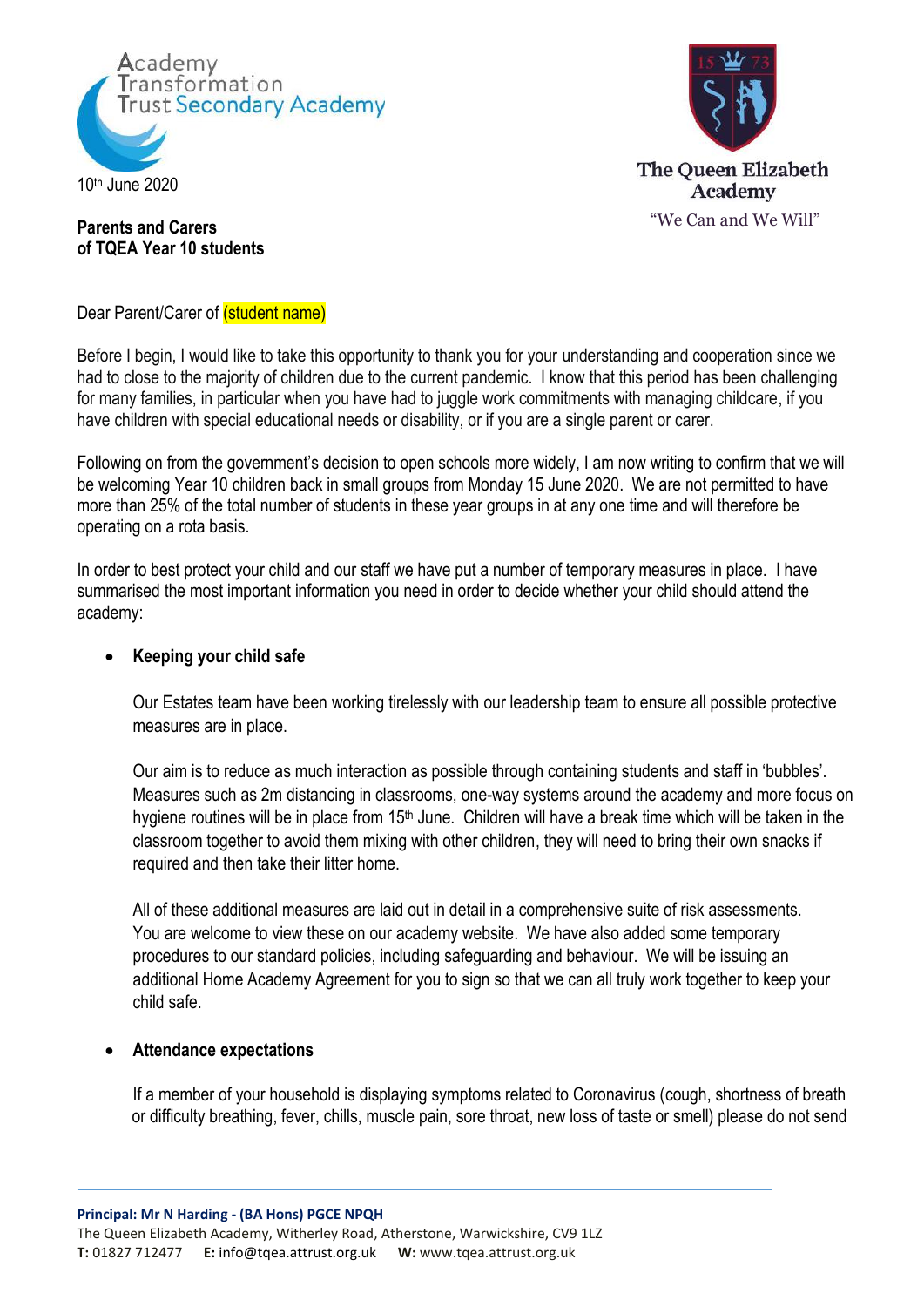them into school. You can access testing through the NHS website. If anyone in your household is positively tested for Coronavirus, your child should not return to the academy for 14 days.

Children who are classed as clinically extremely vulnerable (please check the following link for an up to date list: [https://www.gov.uk/government/publications/guidance-on-shielding-and-protecting-extremely](https://www.gov.uk/government/publications/guidance-on-shielding-and-protecting-extremely-vulnerable-persons-from-covid-19/guidance-on-shielding-and-protecting-extremely-vulnerable-persons-from-covid-19)[vulnerable-persons-from-covid-19/guidance-on-shielding-and-protecting-extremely-vulnerable-persons](https://www.gov.uk/government/publications/guidance-on-shielding-and-protecting-extremely-vulnerable-persons-from-covid-19/guidance-on-shielding-and-protecting-extremely-vulnerable-persons-from-covid-19)[from-covid-19\)](https://www.gov.uk/government/publications/guidance-on-shielding-and-protecting-extremely-vulnerable-persons-from-covid-19/guidance-on-shielding-and-protecting-extremely-vulnerable-persons-from-covid-19) should not return to the academy. If someone else in your household is classed as extremely vulnerable, then you should only return your child to school if you believe you child can stringently adhere to social/physical distancing measures and follow all instruction.

If your child is clinically vulnerable but not on the above list, please seek medical advice before making your decision whether they should attend.

Whilst our desire is to welcome all Year 10 students back, we completely understand that you will be anxious about whether your child will be safe in the current circumstances and I wanted to be clear that you will not be held to account in the normal manner should you choose not to send your child to the academy during this unprecedented time. We may make calls home to check on the safety of children who can be in the academy and are not but I wanted to assure you that the government has confirmed that no action (including fines) will be taken for non-attendance.

(student first name) will be asked to attend the academy each week on:

### (Day to attend) from (Start time).

It is very unlikely that the academy will be opening to any other students for the remainder of this academic year and we will continue to provide home learning resources until we can invite them back.

We regret to confirm that brothers and sisters of Year 10 children will not be able to attend the academy unless they fall into either of the other two categories for attendance (vulnerable or key-worker).

It is important to note that, if we do not have enough staff to safely supervise all of the children attending (this may be because of increased demand for vulnerable/key-worker places or staff sickness), we may have to retract the offer for some students to attend the academy on certain days and revert to learning at home that day. We will obviously give you as much notice as possible if this situation arises.

#### **Uniform expectations**

We do not expect children to wear academy uniform during the remainder of this academic year but ask that your child has clean smart casual clothes every day and sensible footwear.

### **Transport**

Wherever possible, your child should avoid public transport. Walking and cycling would be the preferred methods of transport.

If you are bringing your child by car, please be considerate to our academy neighbours and park in a safe manner. We will open the academy car park adjacent to the building for parents to use as a drop-off and pick-up point.